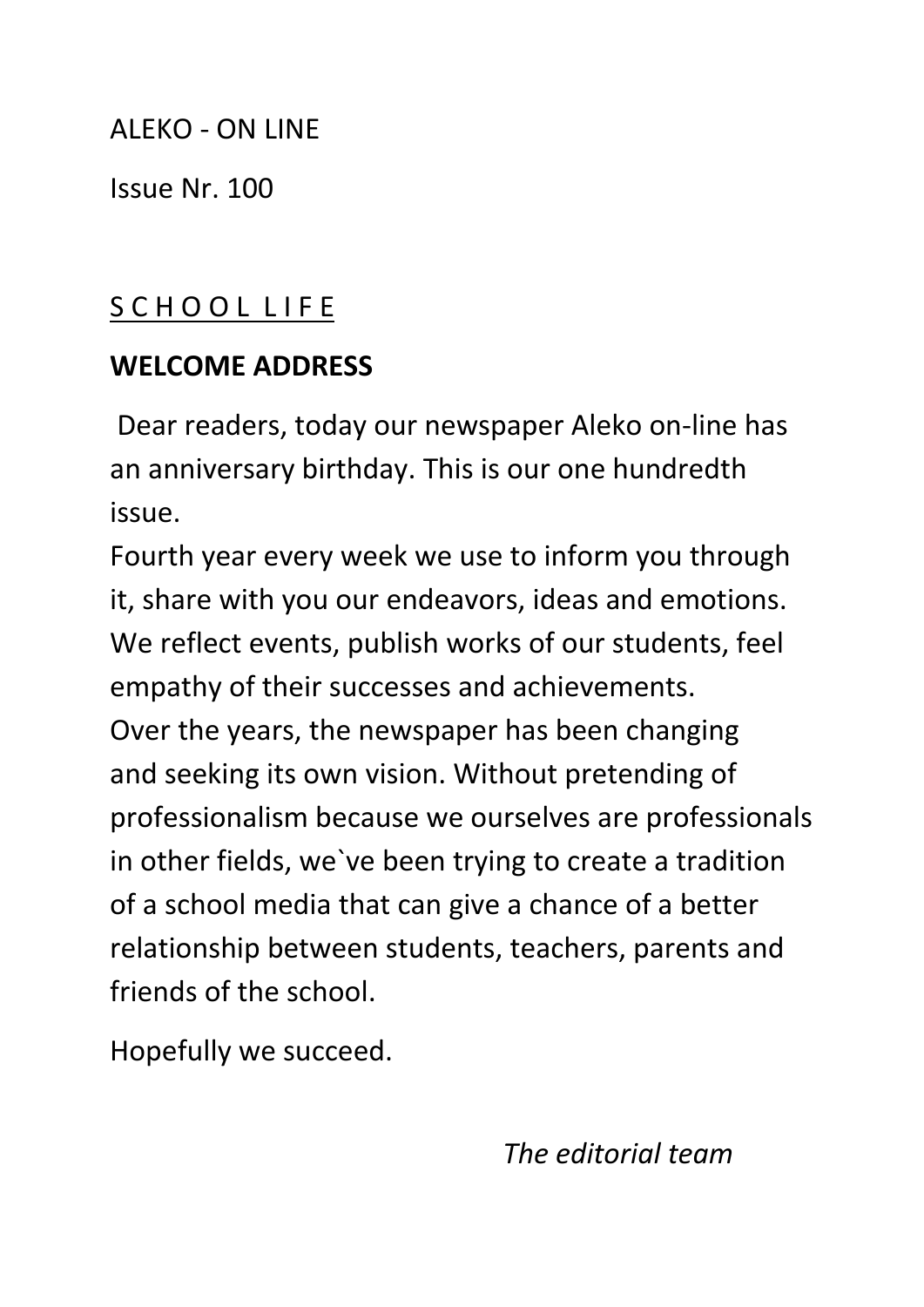# SCHOOL PARLIAMENT

Dear classmates, some time ago we aimed to summarize the class rules of all classes and to prepare school values. It turned out quite a laborious job. You all had wonderfully described what should be done in the school so that we can learn and understand, what our teachers and our parents can expect from us. Therefore, we took the best messages of your rights and brought them together both as a circulation and a promise . This is our value system and we respect it.

#### **VALUE SYSTEM**

We, the students of " Aleko Konstantinov "school, are tolerant and benevolent .

We accept each other's differences and the right of everyone to have their own opinion .

We disagree with those who use violence to achieve their goals.

We prefer to communicate with words and smiles.

We try to be polite and kind to each other.

We resolve conflicts by talking and compromising , not by using aggression.

We do not tolerate bullying between students.

We treat the others as we ourselves wish to be treated. We respect friendship and cooperation .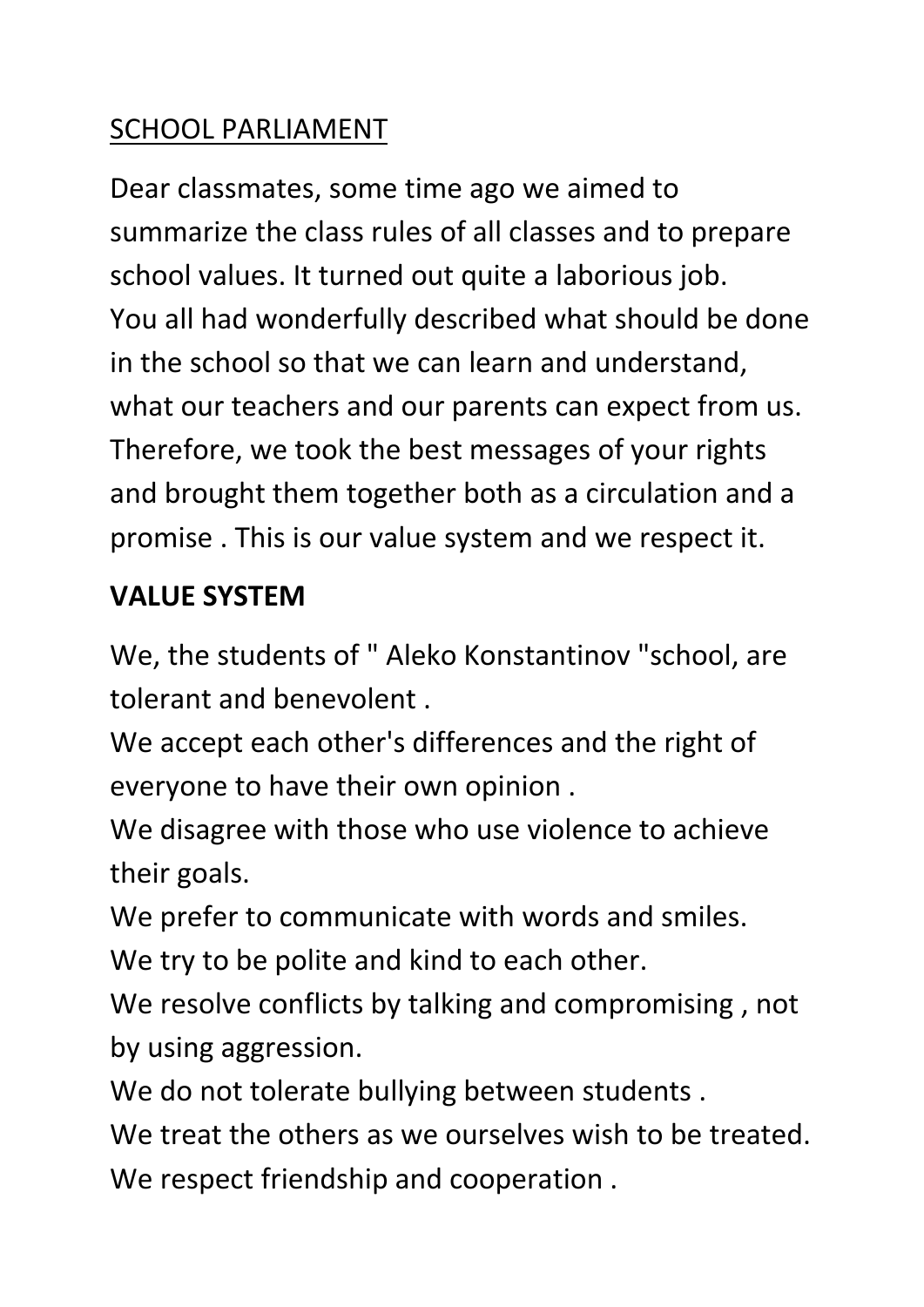We are ready to help those in need.

At school we are together to learn and share successes, opinions, dreams .

 *Students at the School Parliament*

#### **A COMPETITION OF CREATIVE WRITING IN ENGLISH**

A Bulgarian competition in creative writing in English was held for the first time in 2011 as a part of the "International Olympiad in writing " which is a project of volunteers from the Peace Corps in different countries. The competition is organized by the Foundation of education and development with the support of the Ministry of Education and science.

On February 11, 2014 sixth and

seventh grade students from " Aleko Konstantinov" primary school took part in the competition. Within 60 minutes, they had to write an essay in English on a set of three interesting and nonstandard topics. The essays will be evaluated by a regional jury and the best of them will be sent to the national jury to select the winners in each age group.

We wish success to our participants!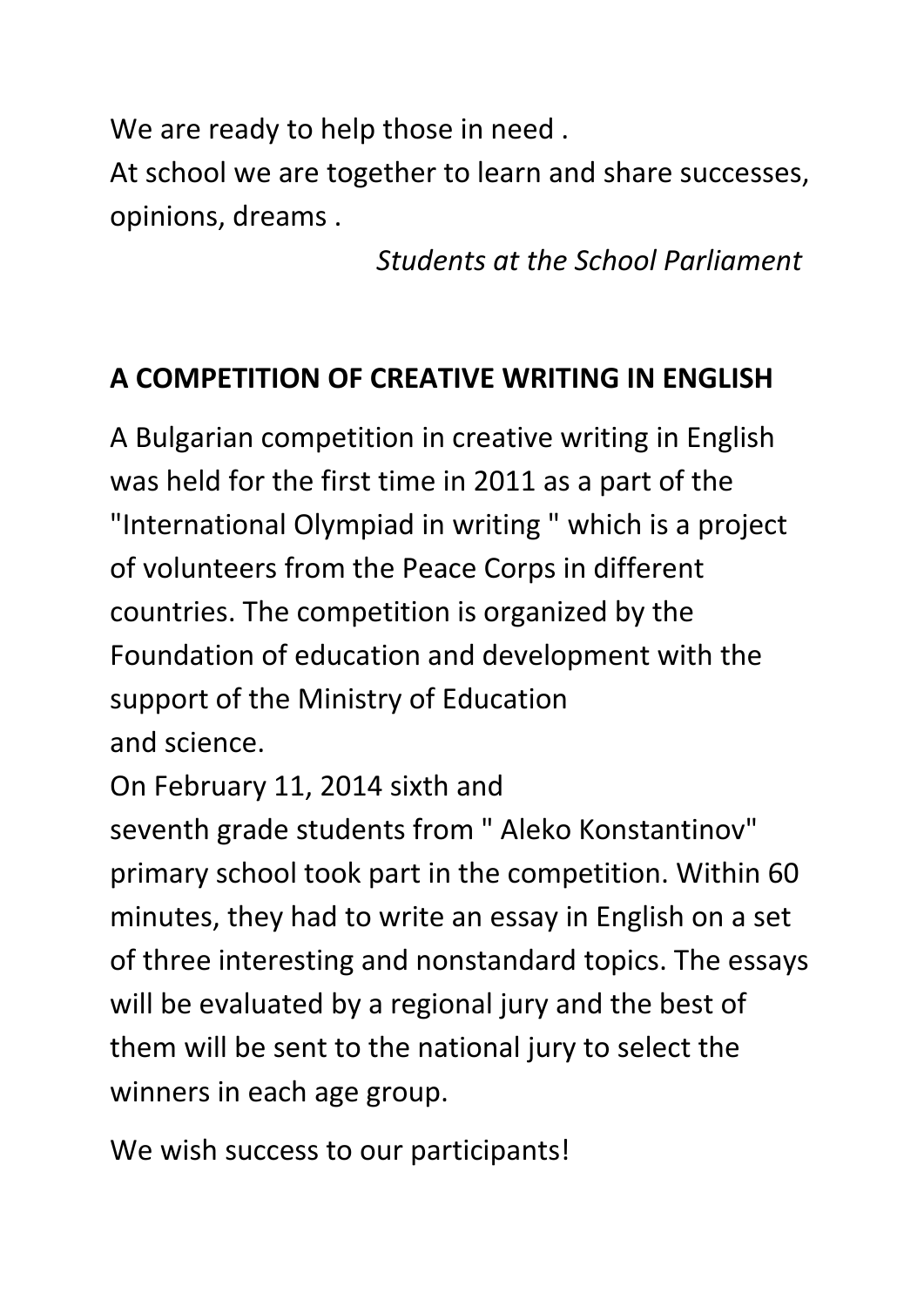# **Petar Gaydarov won a scholarship from the IT managers club in Bulgaria**

The former graduate of "Aleko Konstantinov"school who is now a student in the 11th grade at "Academic Kiril Popov " high school of maths Peter Gaydarov, is among six outstanding students who received scholarships from the club of IT managers in Bulgaria. Main criteria for the selection were the successes of the students in the fields of informatics, mathematics and physics.

We wish him much success in science and in life!

#### **The best young translator of Bulgaria**

A graduate of our school and a present student of "Plovdiv" Language School Lora Stoyanova is the Bulgarian winner in the annual competition of the European Commission called "Juvenes Translatores ".

With her translation from German into Bulgarian language she surpassed 79 students from Bulgaria and deserved to join the other 27 winners - one from each EU State member.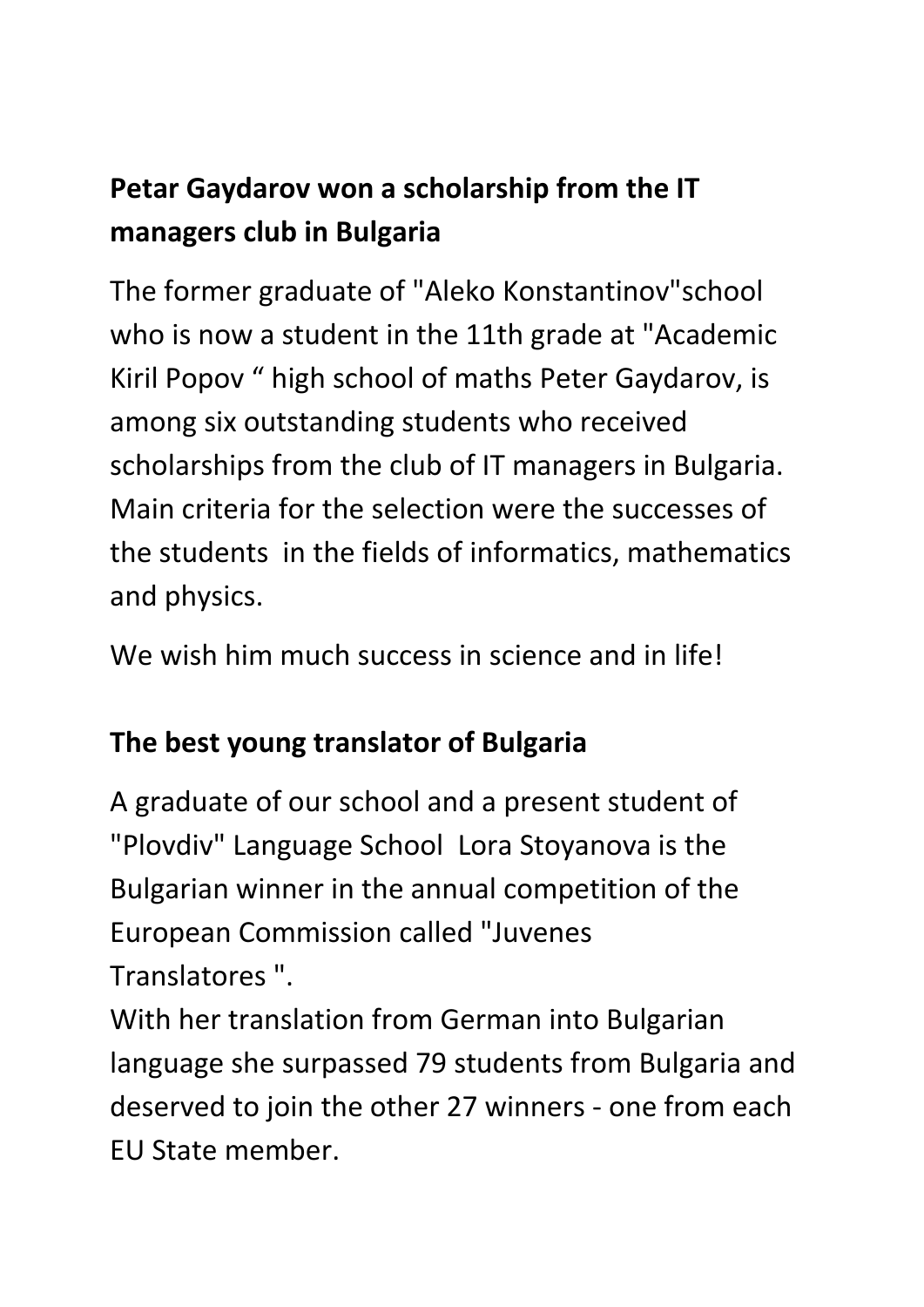They will all be invited to the ceremony, which will take place in Brussels on April 8, 2014.

We sincerely welcome the success of Laura and we are proud of it.

# S C H OO L F O R P A R E N T S

#### **What do children's drawings tell us?**

The drawings are in the field of expressive actions, such as speech and games. Children, who draw, are happy. They depict their fears, joys, dreams, pain, etc. by paintings and give guidelines for their relationship with the world and to other things. Drawing is an outlet and a type of communication and the art of children creates a good idea for you about the child`s personality and his character. Rarely, children may not draw but if it exists, it is most likely due to the fact that the child has suffered a trauma.

Several troubling signs :

The analysis of children's drawings should be done by specialists. However, there are some signs that may suggest a problem and if you notice them, it means that maybe the child " is crying " , figuratively speaking, for help: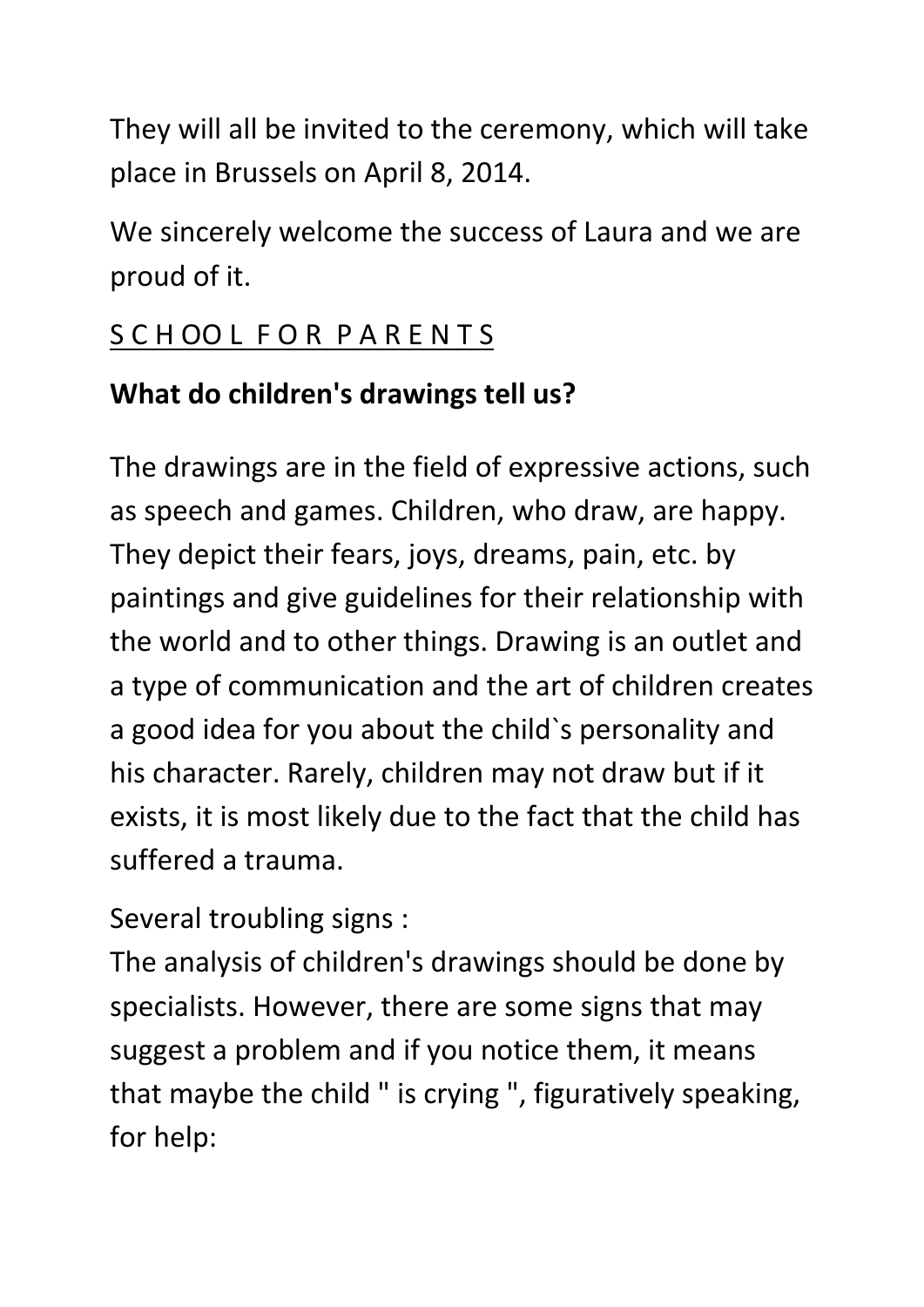• If your child draws something and you think that in the picture there is something disturbing ;

• If any part in the figures is always

missing, e. g. a hand, a foot , a head

- If the eyes are cross-eyed or empty;
- If your child often ticks all ;
- If there are too many dark colors and the paintings are mostly dark and sinister ;
- If the pictures are tiny or laid in a little space on the sheet ;
- If your child always refuses to paint or to describe the picture that has been painted ;
- If the same designs are repeated within a month;
- If the figures are empty;
- If the forms are not completed.

# **Dictionaries. Ways to structure the content. Work with spelling and encyclopedic dictionaries**

/ Librarian and bibliographic knowledge – a lesson with students in the fifth grade /

The dictionary is a kind of guide. Equally with encyclopedia, bibliographies and other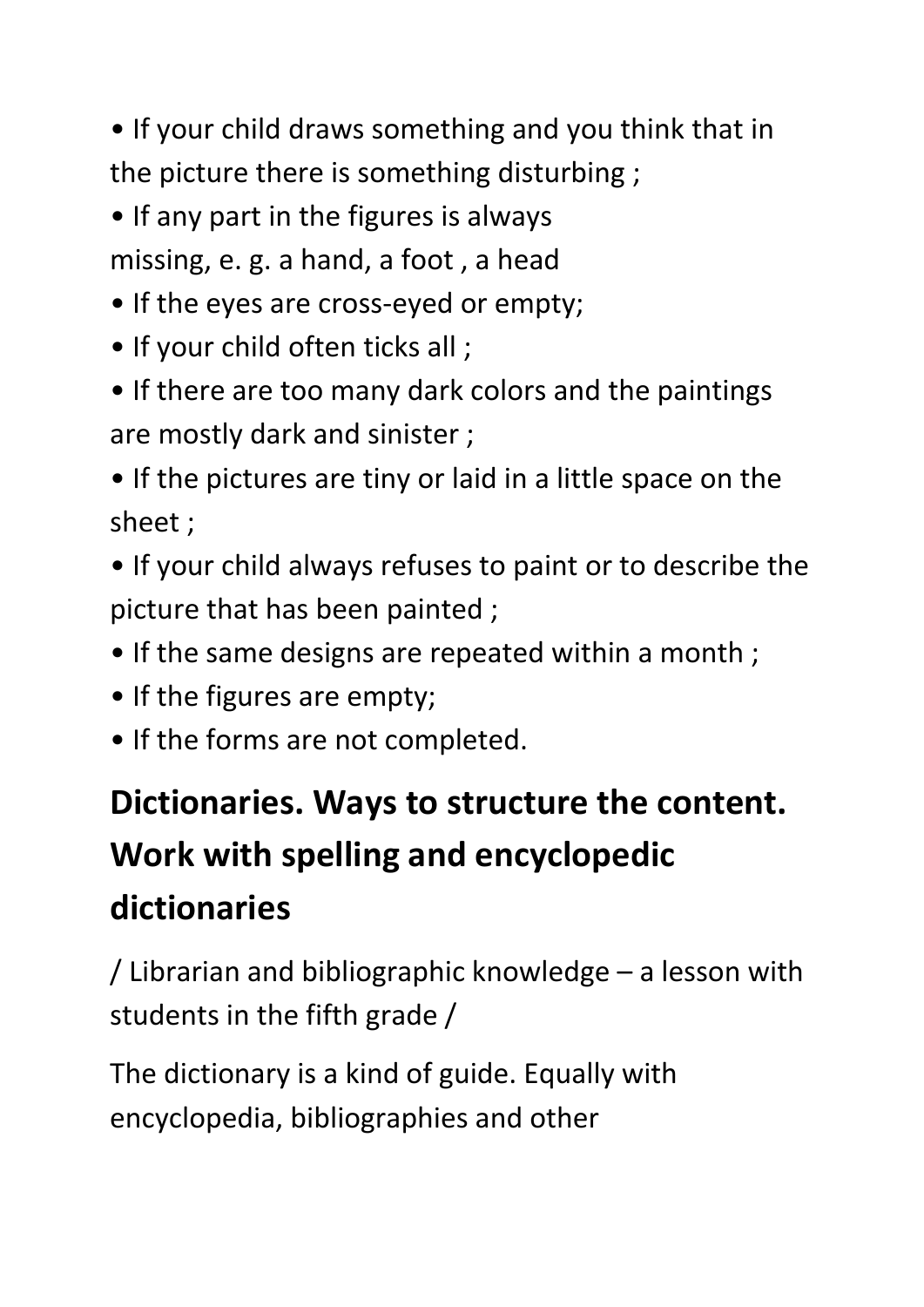publications it has a typical arrangement, intended for a quick reference. It also has no indices, which usually accompany encyclopedia. Other main differences from other books are:

- dictionaries are used partly, but repeatedly

- the alignment of the text in them is in two columns

- the exposure is short and concise

- different fonts, conditional signs and abbreviations are applied

For the first time the word "dictionary" was mentioned in ancient Egypt and China. The first published dictionary in our country was

"Dictionary of Bulgarian language" by Nayden Gerov. The author had been working on it for fifty years including words taken directly from the people's speech . The first volume was released in 1895 , and the last, the fifth one -in 1904 .

Main types of dictionaries are language and branch dictionaries. Most often students use the first type , in particular those of a general type: a thesaurus , spelling, pronouncing , also referred to as a selection type .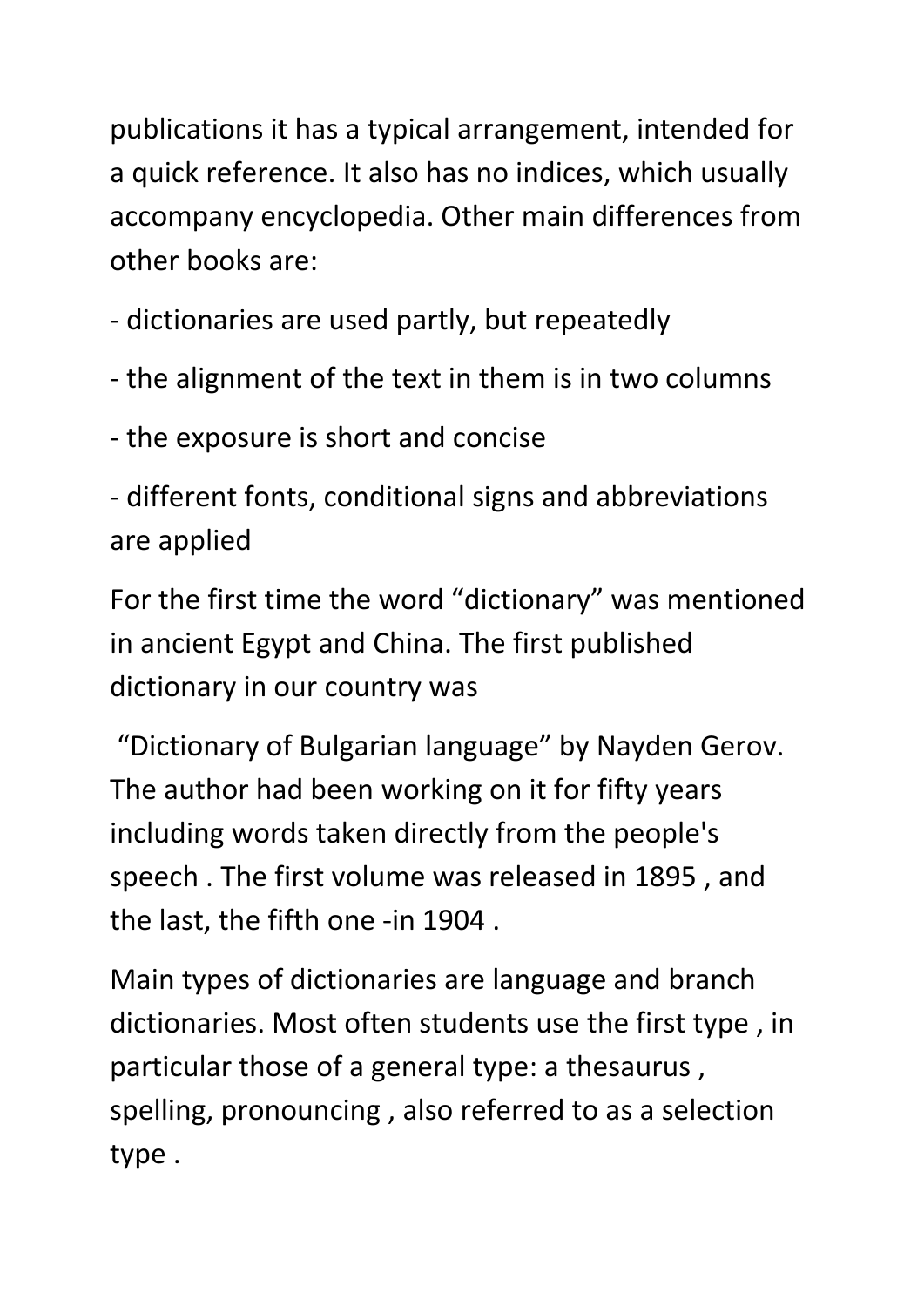Other types of language dictionaries are: phraseological, etymological, translation: English - Bulgarian, Russian – Bulgarian, etc.

From the branch group of dictionaries ( the terminological ) students in the higher grade get acquainted with a dictionary of literary terms that is a good helper along Bulgarian language and literature.

The regular use of these types of publications will facilitate the adoption of both school material and any kind of communication in a personal and business plan.

# A M U S I N G P A G E

#### **PET FASHION**

If the owners of small breeds are bored by the ordinary clothes of their pets, there is a new and much more interesting option.

Just for a minute they can take them millions of years back in the time, converting them into stegosaurus , tritseratops or any other kind of dinosaurs .

With such an idea a new collection of dog clothes was released under a brand called "Animal planet".